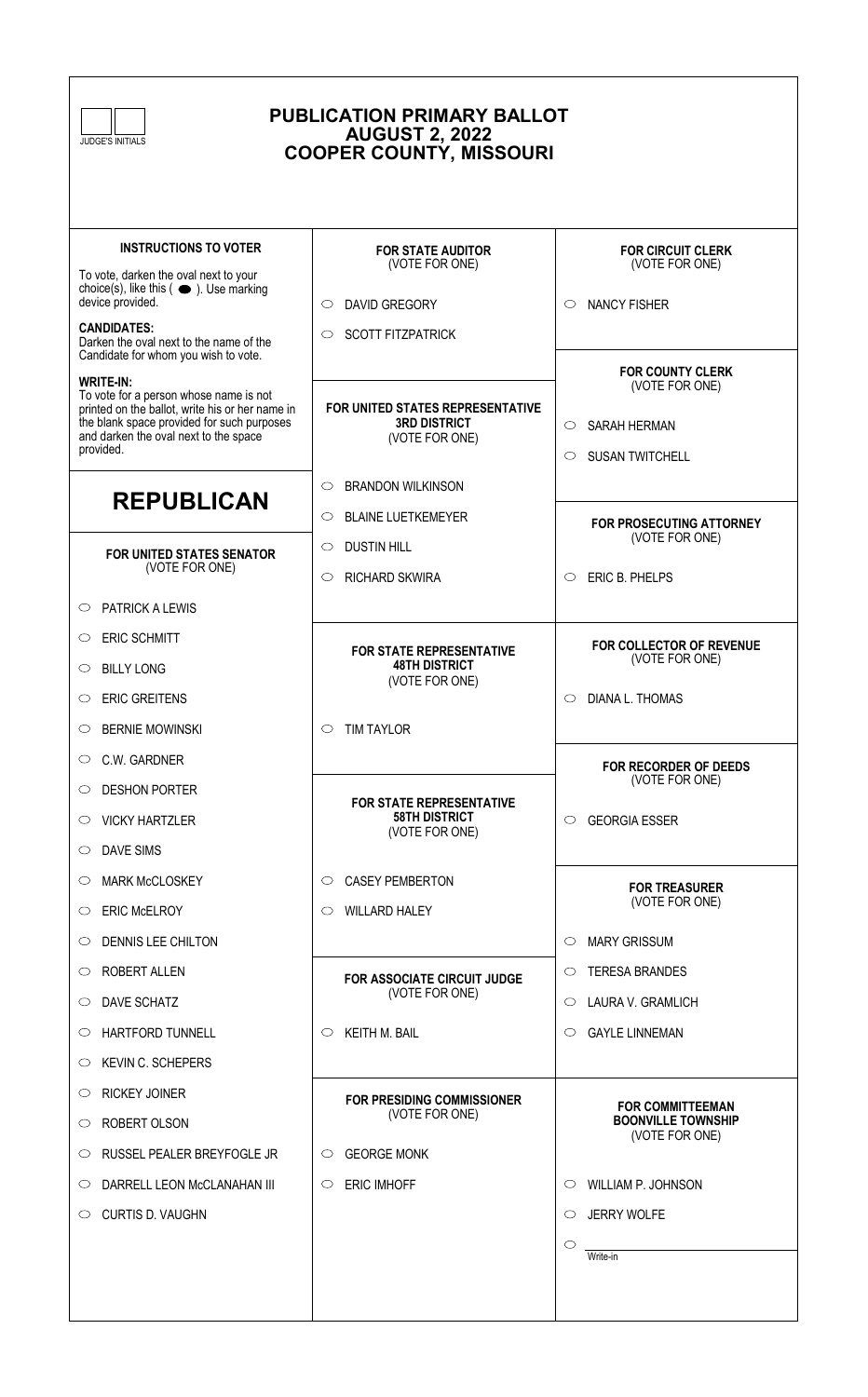

# **PUBLICATION PRIMARY BALLOT AUGUST 2, 2022 COOPER COUNTY, MISSOURI**

## **INSTRUCTIONS TO VOTER**

To vote, darken the oval next to your choice(s), like this  $(\bullet)$ . Use marking device provided.

### **CANDIDATES:**

Darken the oval next to the name of the Candidate for whom you wish to vote.

#### **WRITE-IN:**

To vote for a person whose name is not printed on the ballot, write his or her name in the blank space provided for such purposes and darken the oval next to the space provided.

# **DEMOCRATIC**

#### **FOR UNITED STATES SENATOR** (VOTE FOR ONE)

- $\circlearrowright$  LEWIS ROLEN
- C GENA ROSS
- $\circ$  CARLA COFFEE WRIGHT
- JOSH SHIPP
- $\circ$  SPENCER TODER
- $\circlearrowright$  LUCAS KUNCE
- $\circ$  JEWEL KELLY
- $\circ$  CLARENCE (CLAY) TAYLOR
- $\circ$  PAT KELLY
- $\circ$  TRUDY BUSCH VALENTINE
- $\circ$  RONALD (RON) WILLIAM HARRIS

#### **FOR STATE AUDITOR** (VOTE FOR ONE)

 $\circ$  ALAN GREEN

**FOR UNITED STATES REPRESENTATIVE 3RD DISTRICT** (VOTE FOR ONE)

- $\circ$  JON KARLEN
- $\circlearrowright$  BETHANY MANN
- $\circ$  ANDREW DALY
- O DYLAN DURRWACHTER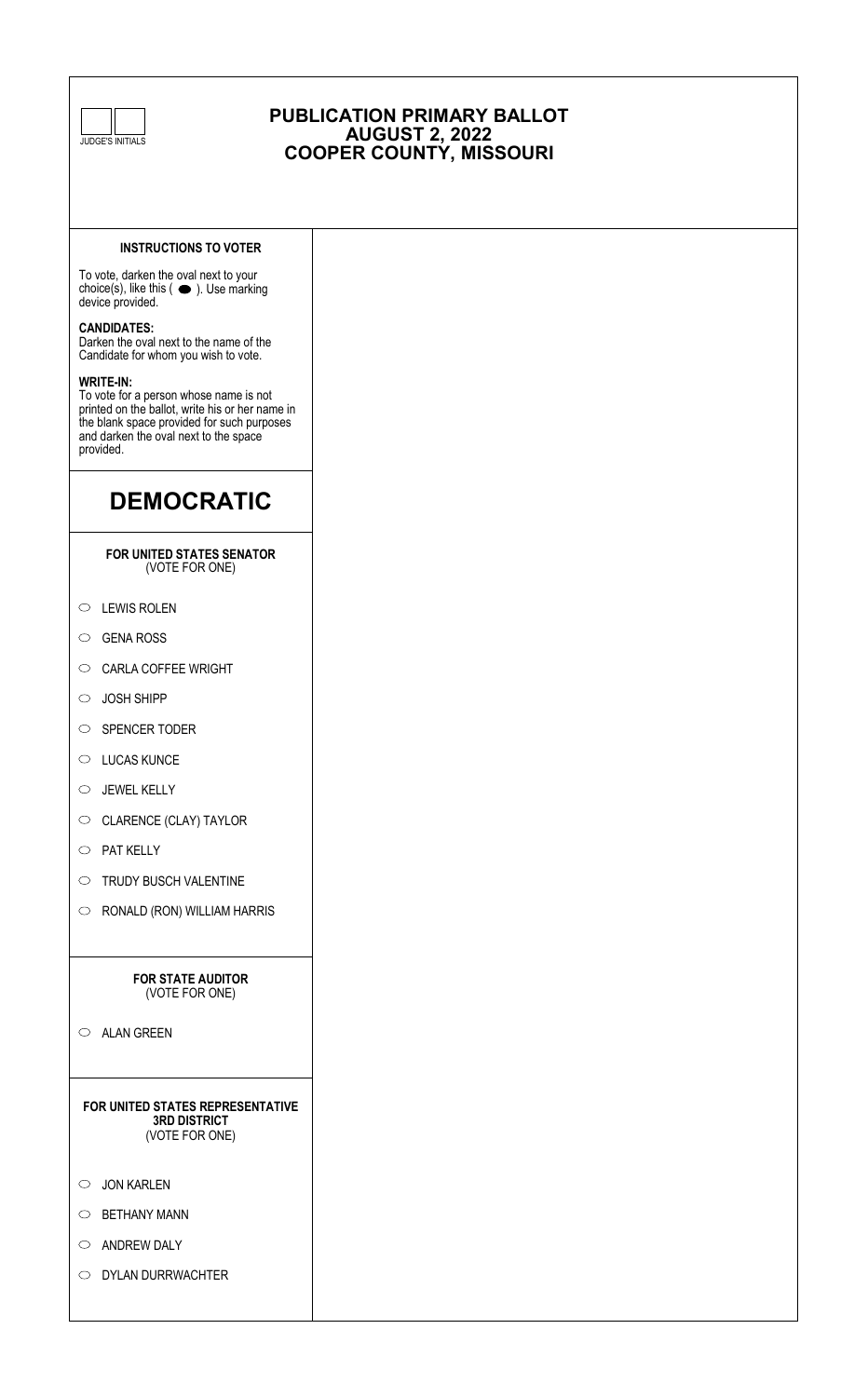

# **PUBLICATION PRIMARY BALLOT AUGUST 2, 2022 COOPER COUNTY, MISSOURI**

## **INSTRUCTIONS TO VOTER**

To vote, darken the oval next to your choice(s), like this  $($   $\bullet$  ). Use marking device provided.

### **CANDIDATES:**

Darken the oval next to the name of the Candidate for whom you wish to vote.

#### **WRITE-IN:**

To vote for a person whose name is not printed on the ballot, write his or her name in the blank space provided for such purposes and darken the oval next to the space provided.

# **LIBERTARIAN**

#### **FOR UNITED STATES SENATOR** (VOTE FOR ONE)

JONATHAN DINE

#### **FOR STATE AUDITOR** (VOTE FOR ONE)

JOHN A. HARTWIG JR.